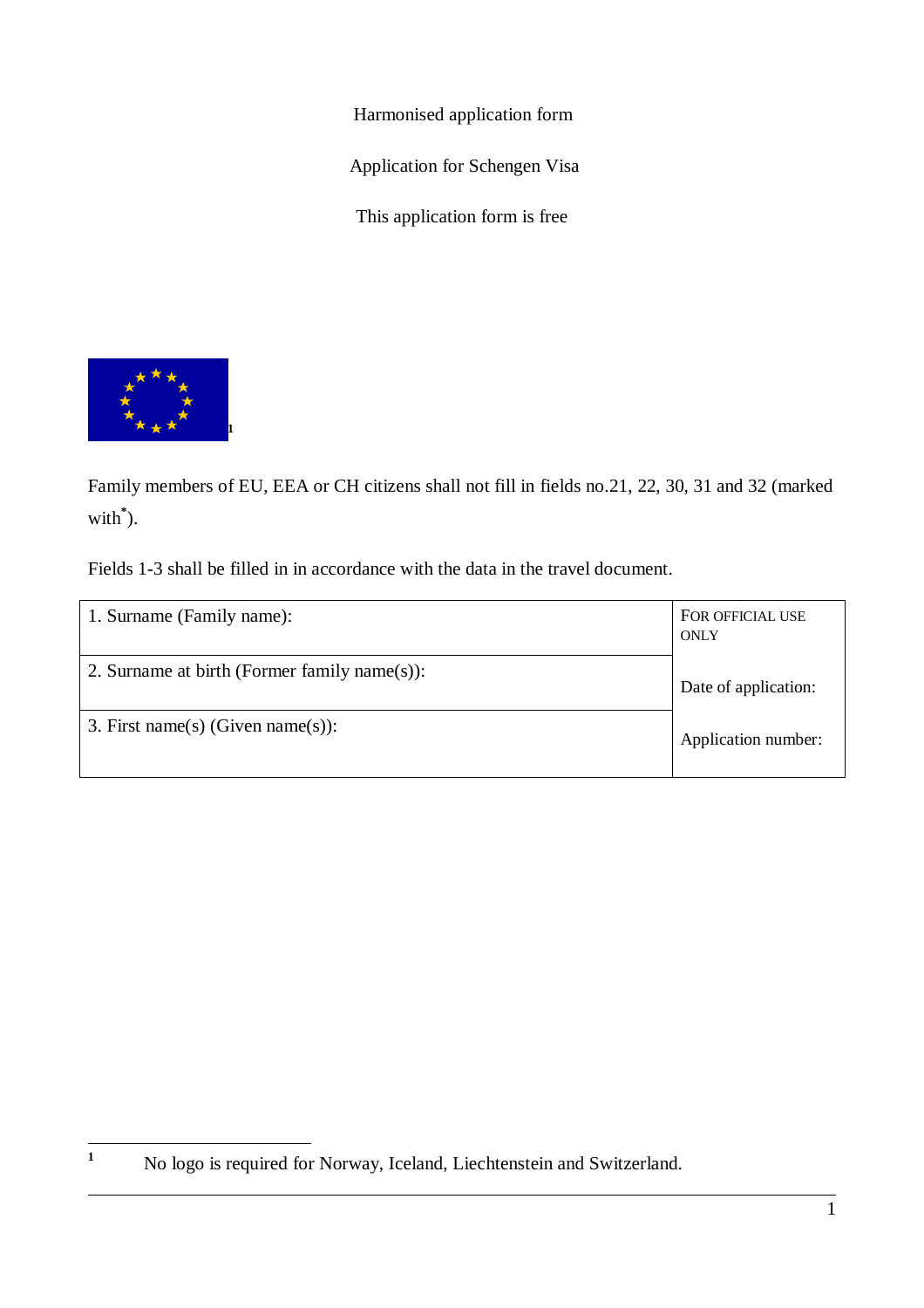| Date of birth<br>(day-month-year):                                                                                                                                               | 5. Place of birth:<br>6. Country of birth:                                                                                                        | 7.Current<br>nationality:<br>Nationality at<br>birth, if different: | Application lodged at:<br>$\Box$ Embassy/consulate<br>$\Box$ Service provider |
|----------------------------------------------------------------------------------------------------------------------------------------------------------------------------------|---------------------------------------------------------------------------------------------------------------------------------------------------|---------------------------------------------------------------------|-------------------------------------------------------------------------------|
|                                                                                                                                                                                  |                                                                                                                                                   | Other<br>nationalities:                                             | $\Box$ Commercial<br>intermediary                                             |
| 8. Sex:                                                                                                                                                                          | 9. Civil status:                                                                                                                                  |                                                                     | $\Box$ Border (Name):                                                         |
| $\Box$ Male $\Box$ Female                                                                                                                                                        | $\Box$ Single $\Box$ Married $\Box$ Registered Partnership $\Box$<br>Separated $\Box$ Divorced $\Box$ Widow(er) $\Box$ Other<br>(please specify): |                                                                     |                                                                               |
|                                                                                                                                                                                  |                                                                                                                                                   |                                                                     | $\Box$ Other:                                                                 |
| 10. Parental authority (in case of minors) / legal guardian (surname, first<br>name, address, if different from applicant's, telephone no., e-mail address,<br>and nationality): |                                                                                                                                                   |                                                                     | File handled by:                                                              |
| 11. National identity number, where applicable:                                                                                                                                  |                                                                                                                                                   |                                                                     | Supporting<br>documents:                                                      |
| 12. Type of travel document:                                                                                                                                                     |                                                                                                                                                   |                                                                     | $\Box$ Travel document                                                        |
| $\Box$ Ordinary passport $\Box$ Diplomatic passport $\Box$ Service passport $\Box$ Official<br>passport $\Box$ Special passport                                                  |                                                                                                                                                   |                                                                     | $\Box$ Means of<br>subsistence                                                |
| $\Box$ Other travel document (please specify):                                                                                                                                   |                                                                                                                                                   |                                                                     | $\Box$ Invitation                                                             |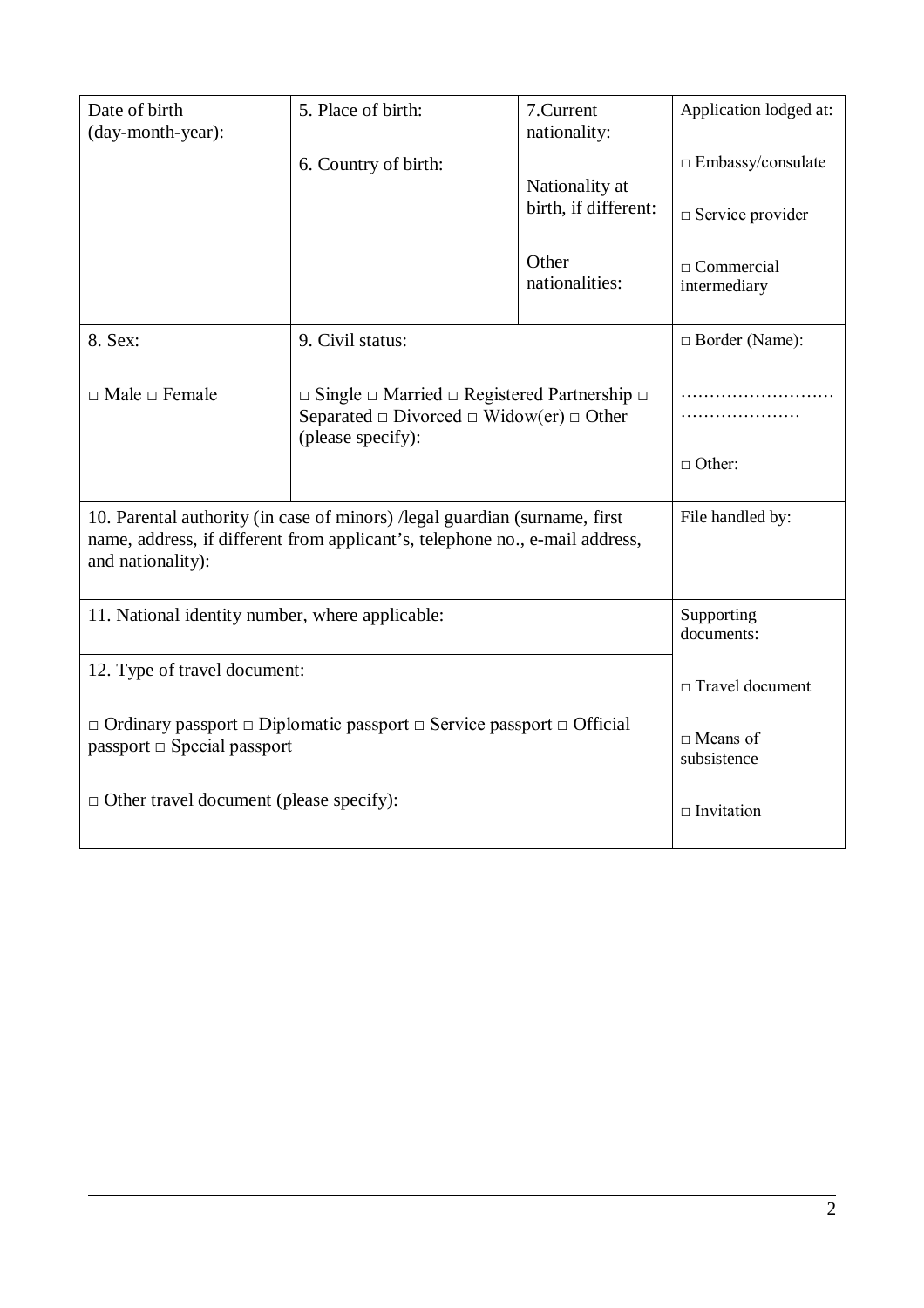| 13. Number of<br>travel document:                                                                                      | 14. Date of issue:                                       | 15. Valid until: |                | 16. Issued by<br>(country): | $\Box$ TMI                |
|------------------------------------------------------------------------------------------------------------------------|----------------------------------------------------------|------------------|----------------|-----------------------------|---------------------------|
|                                                                                                                        |                                                          |                  |                |                             | $\Box$ Means of transport |
| 17. Personal data of the family member who is an EU, EEA or CH citizen if                                              |                                                          |                  |                |                             |                           |
| applicable                                                                                                             |                                                          |                  |                |                             | $\Box$ Other:             |
|                                                                                                                        |                                                          |                  |                |                             |                           |
|                                                                                                                        | First name(s) (Given name(s)):<br>Surname (Family name): |                  | Visa decision: |                             |                           |
|                                                                                                                        |                                                          |                  |                |                             |                           |
| Date of birth                                                                                                          | Nationality:                                             |                  |                | Number of travel            | $\Box$ Refused            |
| (day-month-year):                                                                                                      |                                                          |                  | card:          | document or ID              |                           |
|                                                                                                                        |                                                          |                  |                |                             | $\square$ Issued:         |
|                                                                                                                        |                                                          |                  |                |                             |                           |
| 18. Family relationship with an EU, EEA or CH citizen if applicable:                                                   |                                                          |                  |                |                             | $\Box$ A                  |
|                                                                                                                        |                                                          |                  |                |                             |                           |
| $\Box$ spouse $\Box$ child $\Box$ grandchild $\Box$ dependent ascendant<br>$\Box$ Registered Partnership $\Box$ other: |                                                          |                  | $\Box$ C       |                             |                           |
|                                                                                                                        |                                                          |                  |                |                             |                           |
| 19. Applicant's home address and e-mail address:<br>Telephone no.:                                                     |                                                          | $\Box$ LTV       |                |                             |                           |
|                                                                                                                        |                                                          |                  |                |                             |                           |
| 20. Residence in a country other than the country of current nationality:                                              |                                                          |                  | $\Box$ Valid:  |                             |                           |
|                                                                                                                        |                                                          |                  |                |                             |                           |
| $\Box$ No                                                                                                              |                                                          |                  |                |                             | From:                     |
| $\Box$ Yes. Residence permit or equivalent  No.                                                                        |                                                          |                  | Until:         |                             |                           |
| Valid until                                                                                                            |                                                          |                  |                |                             |                           |
|                                                                                                                        |                                                          |                  |                |                             |                           |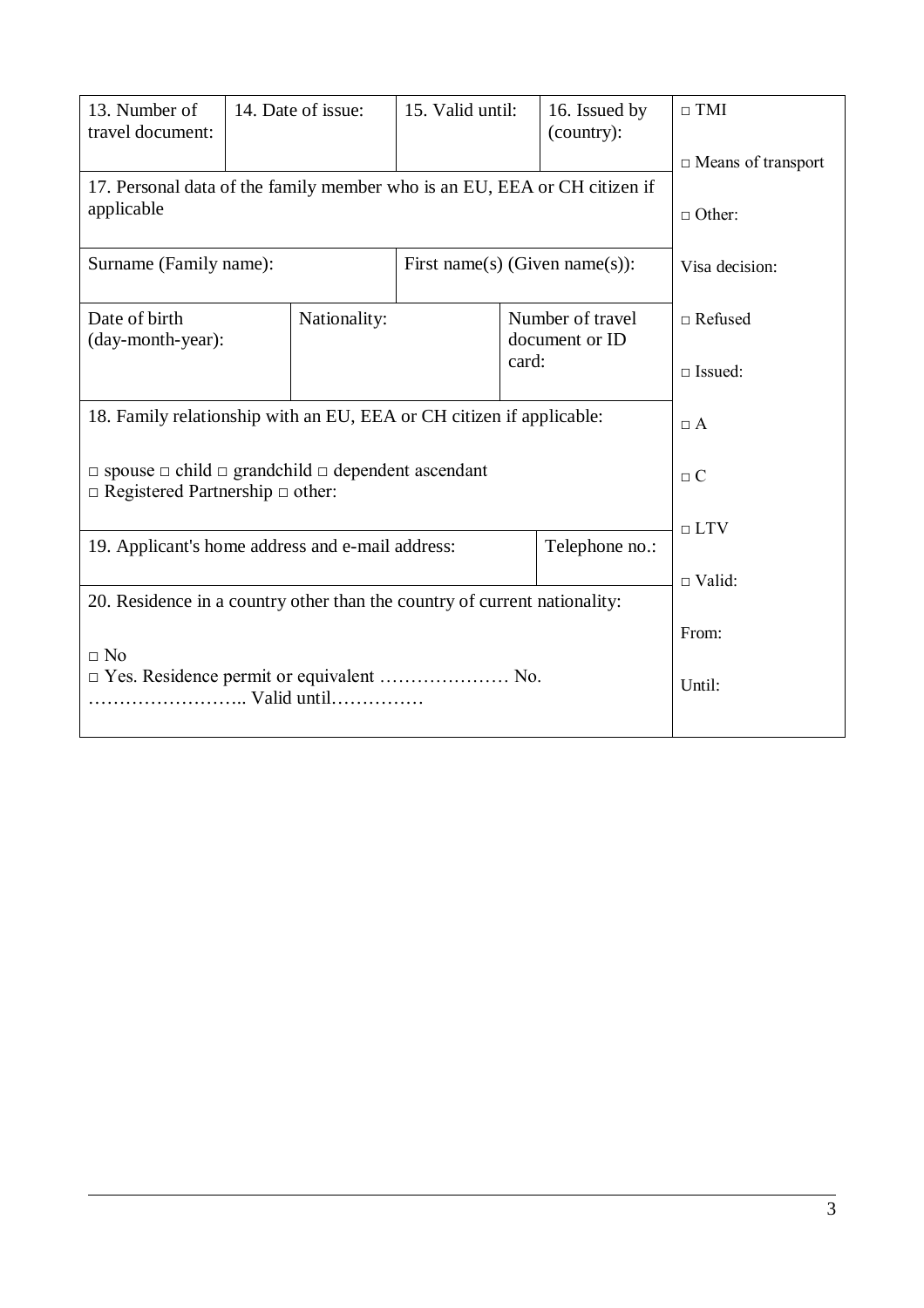| *21. Current occupation:                                                                                                                                                                                             |                                  | Number of entries:                |
|----------------------------------------------------------------------------------------------------------------------------------------------------------------------------------------------------------------------|----------------------------------|-----------------------------------|
| * 22. Employer and employer's address and telephone number. For students,<br>name and address of educational establishment:                                                                                          |                                  | $\Box$ 1 $\Box$ 2 $\Box$ Multiple |
|                                                                                                                                                                                                                      |                                  | Number of days:                   |
| 23. Purpose(s) of the journey:                                                                                                                                                                                       |                                  |                                   |
|                                                                                                                                                                                                                      |                                  |                                   |
| $\Box$ Tourism $\Box$ Business $\Box$ Visiting family or friends $\Box$ Cultural $\Box$ Sports<br>$\Box$ Official visit $\Box$ Medical reasons $\Box$ Study $\Box$ Airport transit $\Box$ Other (please<br>specify): |                                  |                                   |
| 24. Additional information on purpose of stay:                                                                                                                                                                       |                                  |                                   |
|                                                                                                                                                                                                                      |                                  |                                   |
|                                                                                                                                                                                                                      |                                  |                                   |
|                                                                                                                                                                                                                      |                                  |                                   |
| 25. Member State of main destination                                                                                                                                                                                 | 26. Member State of first entry: |                                   |
| (and other Member States of<br>destination, if applicable):                                                                                                                                                          |                                  |                                   |
|                                                                                                                                                                                                                      |                                  |                                   |
|                                                                                                                                                                                                                      |                                  |                                   |
|                                                                                                                                                                                                                      |                                  |                                   |
| 27. Number of entries requested:                                                                                                                                                                                     |                                  |                                   |
|                                                                                                                                                                                                                      |                                  |                                   |
| $\Box$ Single entry $\Box$ Two entries $\Box$ Multiple entries                                                                                                                                                       |                                  |                                   |
|                                                                                                                                                                                                                      |                                  |                                   |
| Intended date of arrival of the first intended stay in the Schengen area:<br>Intended date of departure from the Schengen area after the first intended<br>stay:                                                     |                                  |                                   |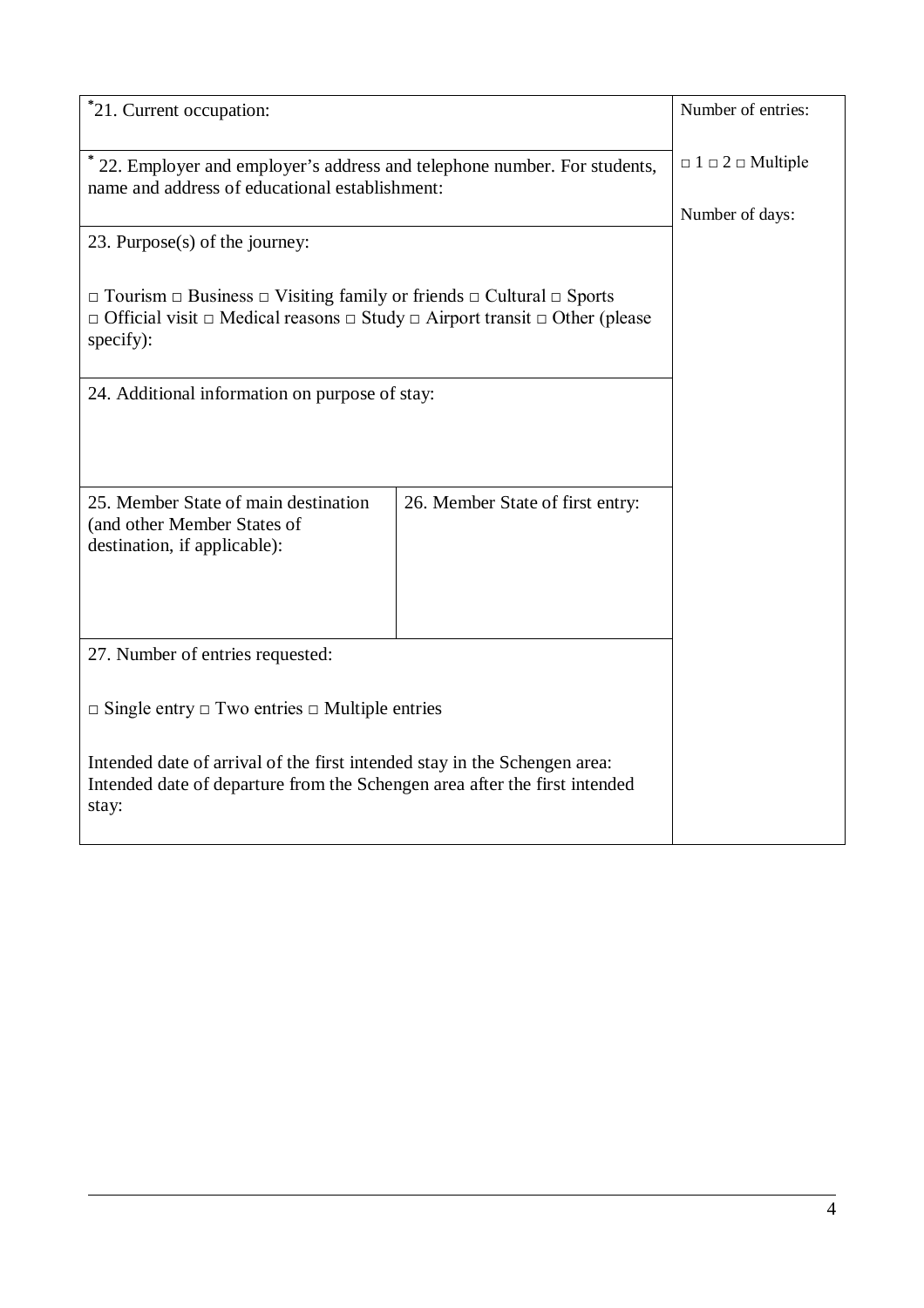| 28. Fingerprints collected previously for the purpose of applying for a<br>Schengen visa: $\Box$ No $\Box$ Yes.                                                                        |                |  |  |
|----------------------------------------------------------------------------------------------------------------------------------------------------------------------------------------|----------------|--|--|
|                                                                                                                                                                                        |                |  |  |
| 29. Entry permit for the final country of destination, where applicable:                                                                                                               |                |  |  |
|                                                                                                                                                                                        |                |  |  |
| $*$ 30. Surname and first name of the inviting person(s) in the<br>Member State(s). If not applicable, name of hotel(s) or temporary<br>$accommodation(s)$ in the Member State $(s)$ : |                |  |  |
| Address and e-mail address of<br>inviting person(s)/hotel(s)/temporary<br>$accommodation(s)$ :                                                                                         | Telephone no.: |  |  |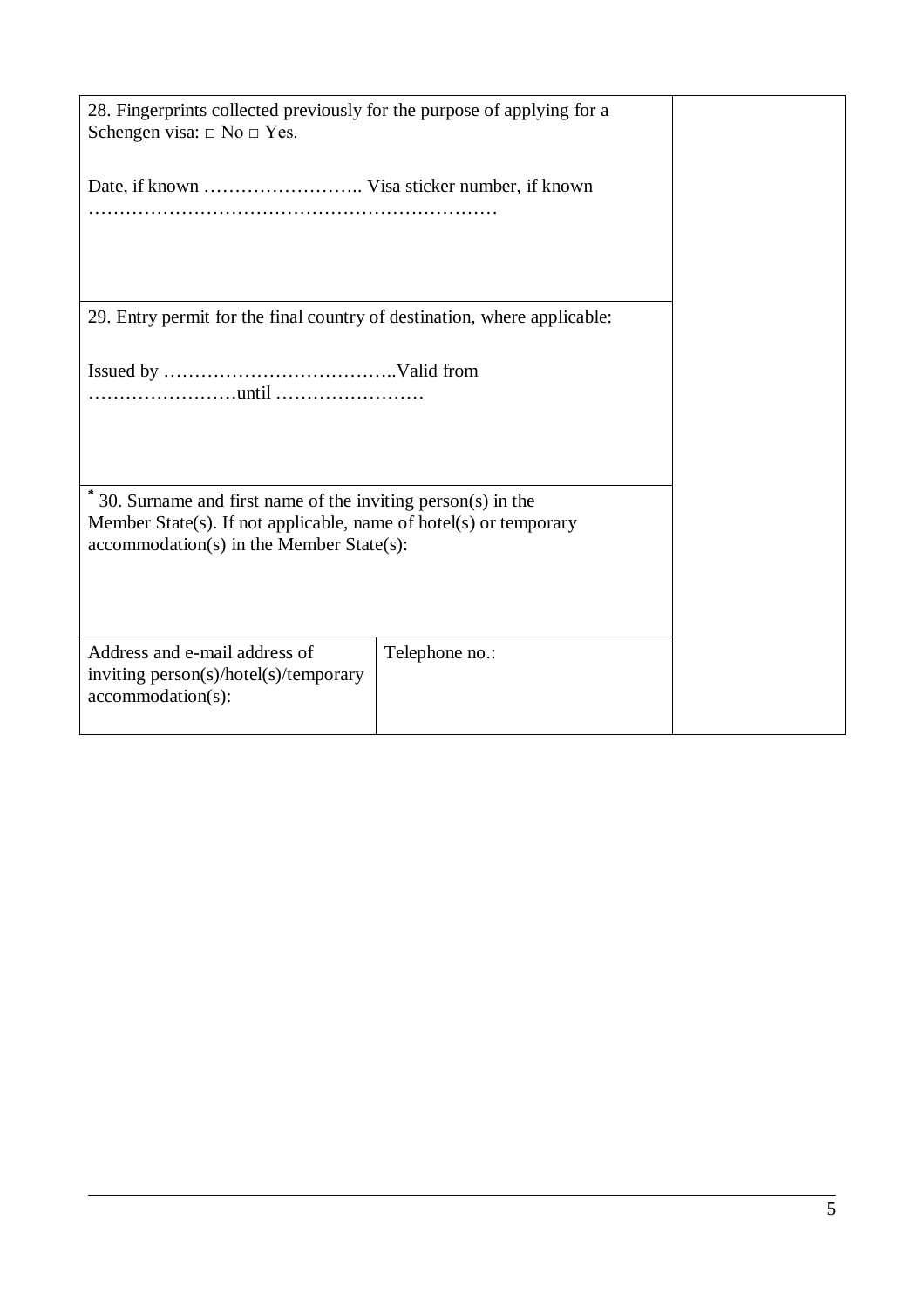| *31. Name and address of inviting company/organisation:                                                          |                                                                                     |  |
|------------------------------------------------------------------------------------------------------------------|-------------------------------------------------------------------------------------|--|
| Surname, first name, address, telephone<br>no., and e-mail address of contact<br>person in company/organisation: | Telephone no. of<br>company/organisation:                                           |  |
| *32. Cost of travelling and living during the applicant's stay is covered:                                       |                                                                                     |  |
| $\Box$ by the applicant himself/herself                                                                          | $\Box$ by a sponsor (host, company,<br>organisation), please specify:               |  |
| Means of support:                                                                                                |                                                                                     |  |
| $\Box$ Cash                                                                                                      | $\dots \dots \square$ referred to in field 30<br>or 31 □ other (please<br>specify): |  |
| $\Box$ Traveller's cheques                                                                                       | Means of support:                                                                   |  |
| $\Box$ Credit card                                                                                               | $\Box$ Cash                                                                         |  |
| □ Pre-paid accommodation                                                                                         | $\Box$ Accommodation provided                                                       |  |
| $\Box$ Pre-paid transport                                                                                        | $\Box$ All expenses covered during<br>the stay                                      |  |
| $\Box$ Other (please specify):                                                                                   |                                                                                     |  |
|                                                                                                                  | $\Box$ Pre-paid transport                                                           |  |
|                                                                                                                  | $\Box$ Other (please specify):                                                      |  |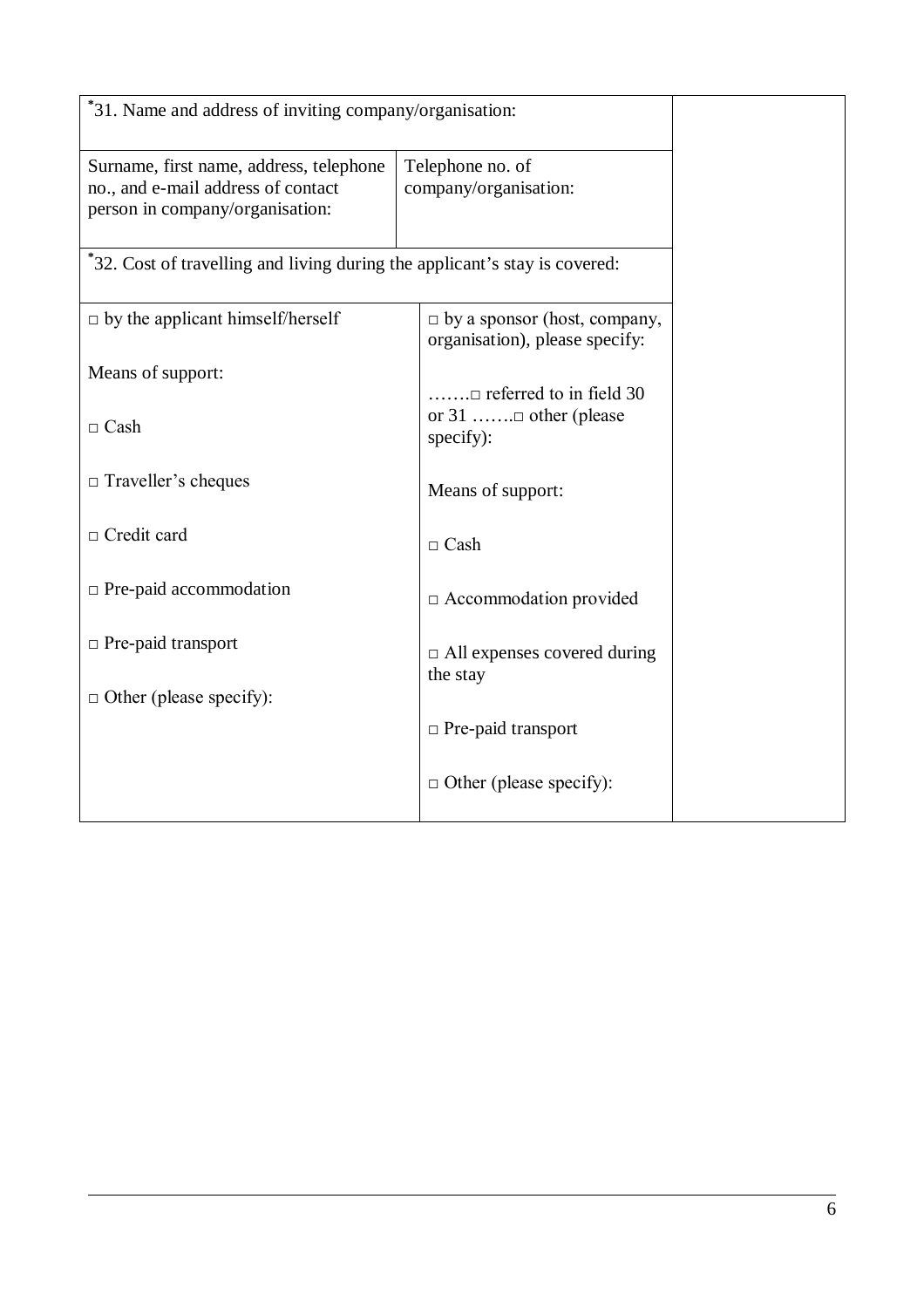I am aware that the visa fee is not refunded if the visa is refused.

Applicable in case a multiple-entry visa is applied for:

I am aware of the need to have an adequate travel medical insurance for my first stay and any subsequent visits to the territory of Member States.

I am aware of and consent to the following: the collection of the data required by this application form and the taking of my photograph and, if applicable, the taking of fingerprints, are mandatory for the examination of the application; and any personal data concerning me which appear on the application form, as well as my fingerprints and my photograph will be supplied to the relevant authorities of the Member States and processed by those authorities, for the purposes of a decision on my application.

Such data as well as data concerning the decision taken on my application or a decision whether to annul, revoke or extend a visa issued will be entered into, and stored in the Visa Information System (VIS) for a maximum period of five years, during which it will be accessible to the visa authorities and the authorities competent for carrying out checks on visas at external borders and within the Member States, immigration and asylum authorities in the Member States for the purposes of verifying whether the conditions for the legal entry into, stay and residence on the territory of the Member States are fulfilled, of identifying persons who do not or who no longer fulfil these conditions, of examining an asylum application and of determining responsibility for such examination. Under certain conditions the data will be also available to designated authorities of the Member States and to Europol for the purpose of the prevention, detection and investigation of terrorist offences and of other serious criminal offences. The authority of the Member State responsible for processing the data is: [(…………………………………………………………………………………………………………………

………………..…)].